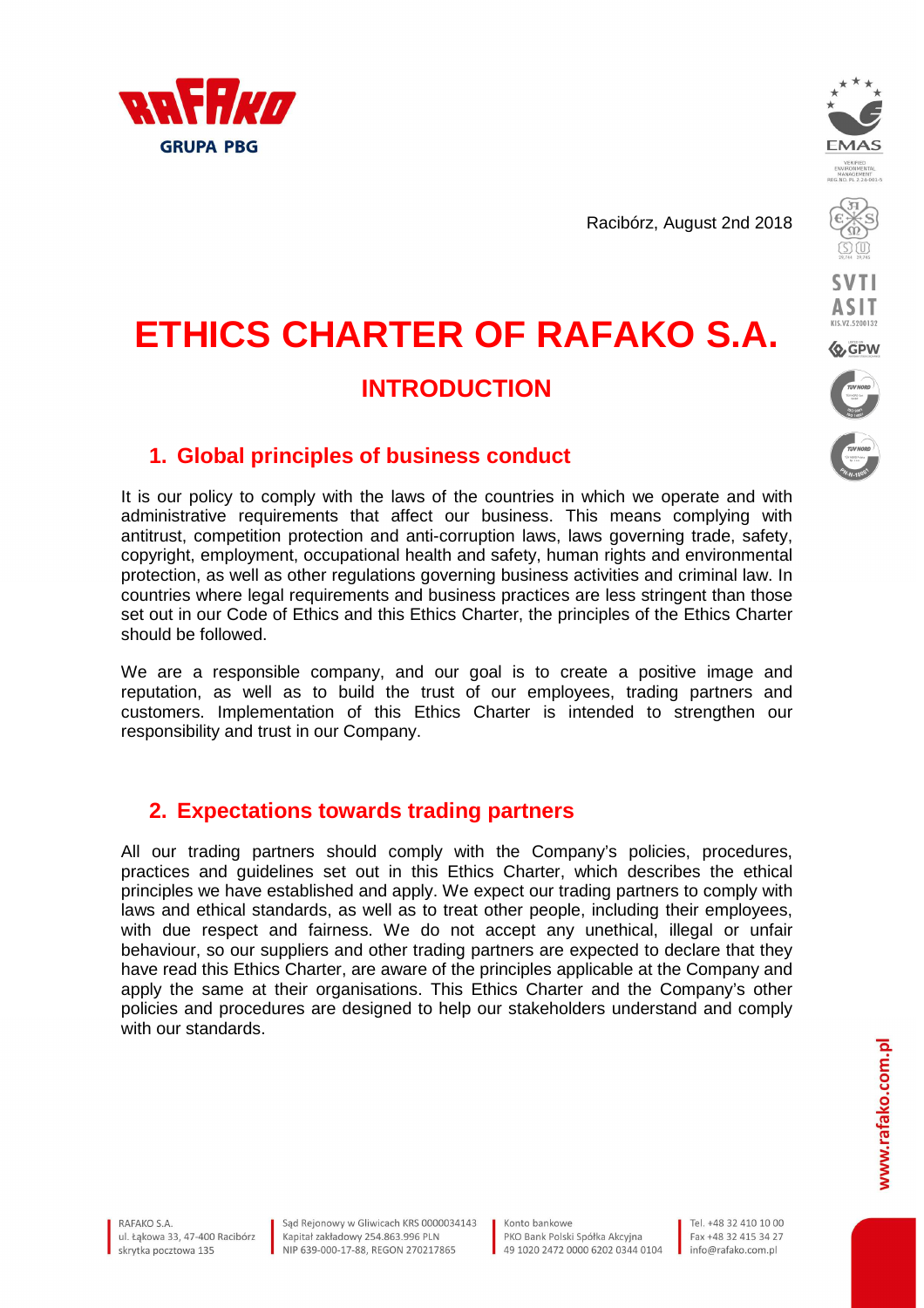

# **OUR PRINCIPLES**

# **1. Protection of human rights**

We do not accept or tolerate anything that violates human rights or conceals knowledge of human rights violation. We respect all our employees and other people we work with. We expect our employees and trading partners, including suppliers, to respect human rights. We are opposed, in particular, to forced labour, child labour and any human trafficking activities. We comply with international and Polish human rights standards.

# **2. Non-discrimination in the workplace**

We make employment, payroll, promotion and other employment related decisions in compliance with the applicable law, based on such factors as qualifications and previous performance, and without any regard to race, gender, ethnicity, religion, age, descent, sexual orientation or any other feature protected under anti-discrimination legislation. We create working environment free of any form of discrimination or retaliation. We comply with international and Polish employment standards.

### **3. No violence, harassment or mobbing in the workplace**

We do not tolerate actual or threatened violence in the workplace against other employees, their property or the Company's property. Neither do we accept any mobbing or harassment at our Company, and our employees do not bear any consequences of reporting suspected violence, mobbing or harassment at the Company.

# **4. Anti-corruption and anti-bribery**

We do not condone corruption and bribery, or the concealment of information on such practices. It is forbidden at our Company to accept or offer bribes in connection with our activities. The Company's and its subsidiaries' employees, suppliers and other trading partners must not engage in any activities which may involve corruption or bribery. We comply with international and Polish anti-corruption standards.

# **5. Diversity**

We care about the diversity of our workforce, in terms of education, experience, skills, knowledge, gender, age and personal values. We create inclusive workplaces, where we do not perpetuate gender stereotypes but rather rely on thorough, impartial and informed assessment of employees.

# **6. Preventing conflicts of interest and abuse**

Members of the Management Board, directors and employees of the Company are required to avoid relationships, activities and undertakings which would be in actual or apparent conflict with the Company's interests. In dealing with actual or prospective customers, suppliers and manufacturers, our employees must neither offer nor receive preferential treatment for their own benefit or for the benefit of any family member or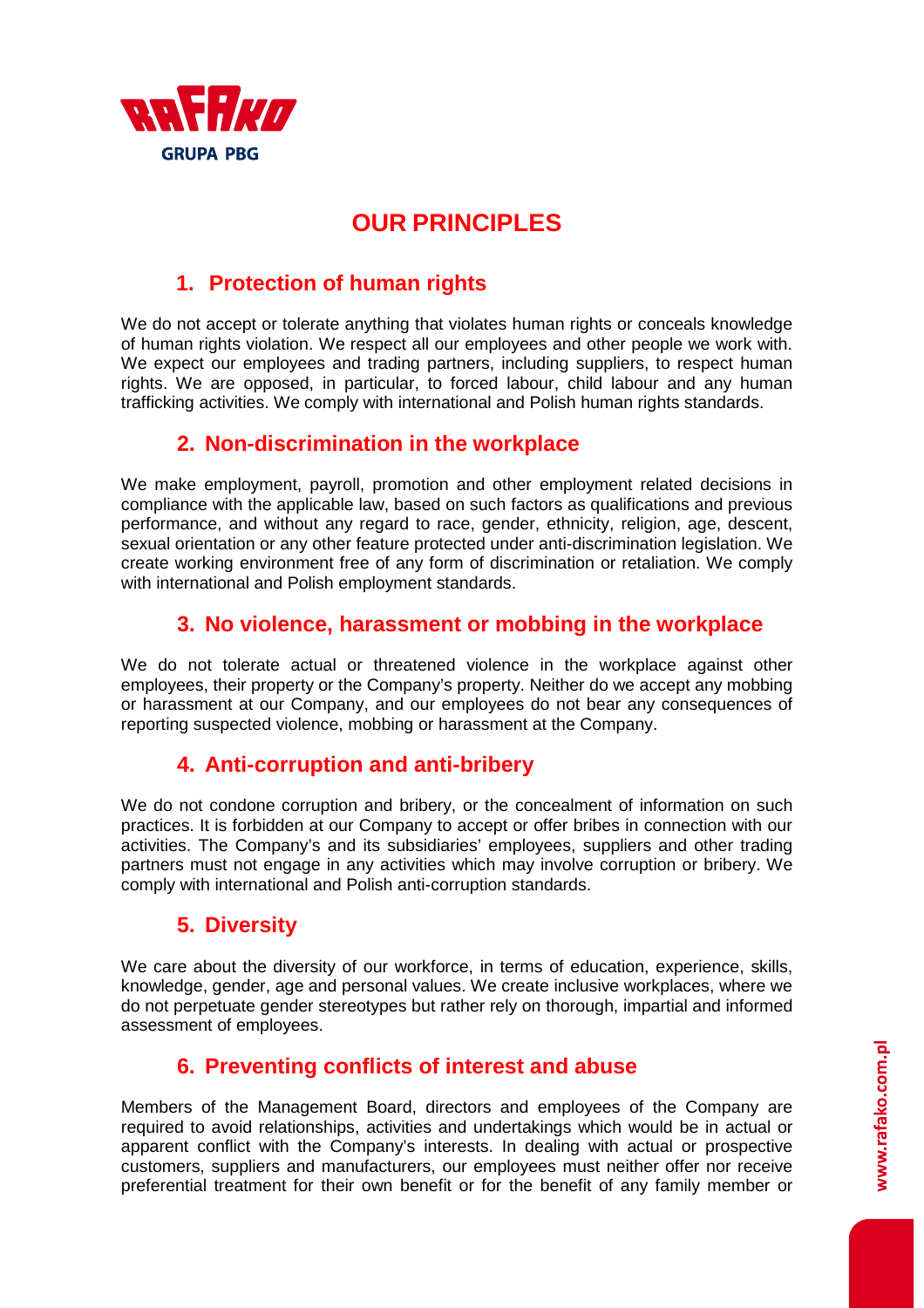

friend. Our employees are not allowed to take actions competitive to the Company's business, and are obliged to take care of the employer's interest and be loyal to it in accordance with the Labour Code.

# **7. Political activity**

It is not allowed to require our employees to support any specific politician or political party, and our employees' duties, earnings or positions do not depend on whether or not they support any particular political group.

### **8. Property protection**

All of our employees are committed to protecting the Company's property and facilities, as well as its other tangible and intangible assets, including equipment entrusted to them and intellectual property rights. The entrusted property should be used in accordance with its intended purpose and to perform the assigned tasks, and the Company's property should not be used for activities not related to the Company's business.

### **9. Information security**

All commercial, technical and personal documents concerning the Company, its employees, customers and suppliers are considered confidential and are thus protected, including against loss and theft. Our employees must not disclose any confidential information about the Company, its other employees, customers or suppliers. We protect the personal data of our employees and trading partners.

### **10. Image**

Our employees take care of the good name of our Company, strive to build its positive image, and are loyal to it. Our employees are also obliged to be clothed properly and maintain good manners at work.

# **11. Product and process quality**

We are committed to developing and manufacturing high quality products that are safe to our customers and other users. The quality control system for products and processes that we have designed and implemented ensures compliance with internal standards and applicable laws. We meet international and Polish quality management standards, including the ISO 9001 standard.

### **12. Business transparency**

The activities of our Company are transparent both to employees and trading partners. We follow clear rules and guidelines for selection of suppliers, which are treated equally. We always select our suppliers in accordance with the law and our internal procedures, which include non-discriminatory criteria for selecting the Company's trading partners.